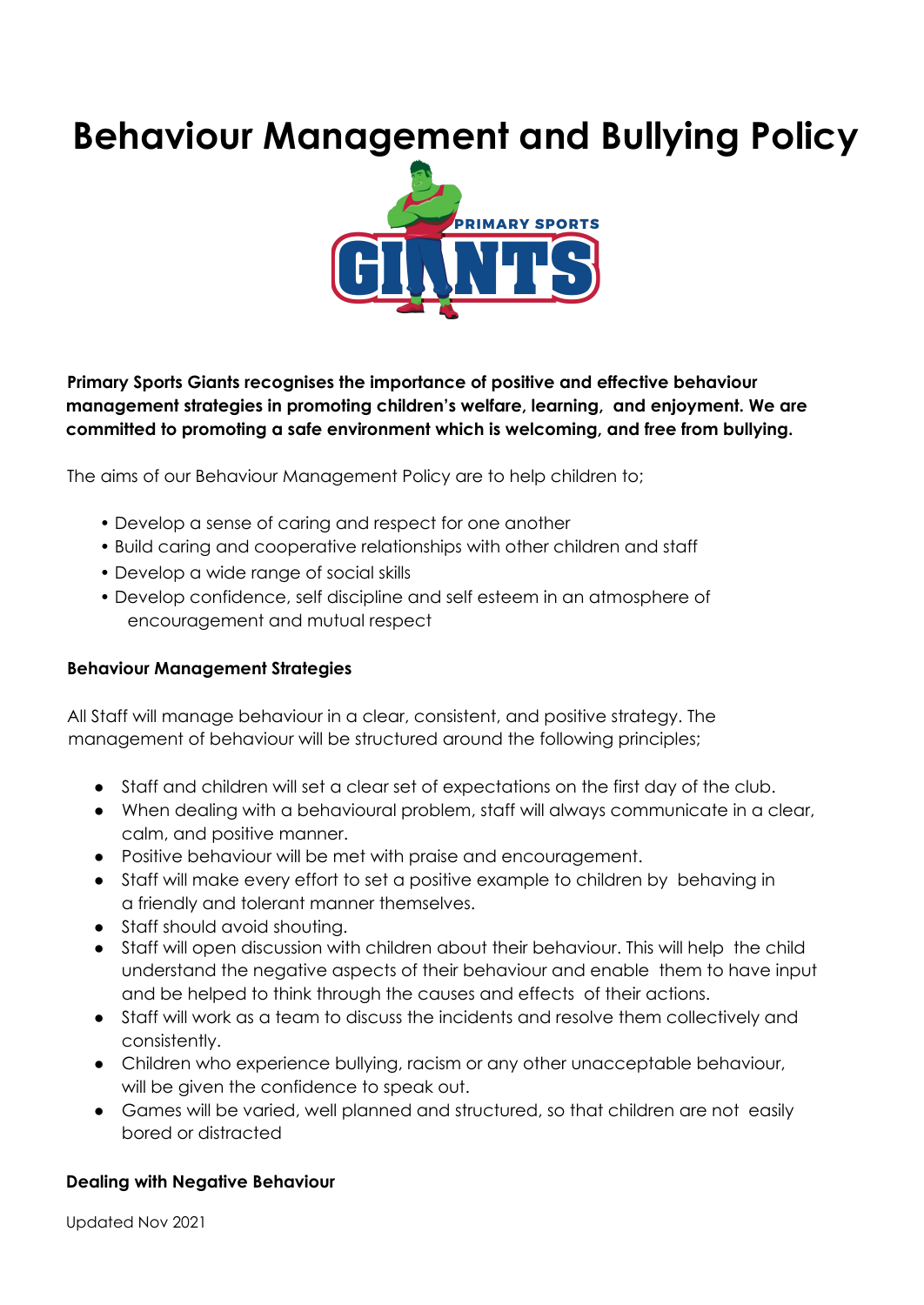When confronted with negative behaviour, staff will be clear to distinguish between 'disengaged', 'disruptive' and 'unacceptable' behaviour.

'Disengaged' behaviour may indicate that a child is bored, unhappy or unsettled. With a sensitive intervention, staff will often be able to re-engage the child into the games.

'Disruptive' behaviour occurs when a child's behaviour stops other children from enjoying themselves. Staff will discuss incidents and agree on the best plan of action to deal with this behaviour.

'Unacceptable' behaviour refers to non-negotiable actions, which may include discriminatory remarks, bullying, violence or destruction of equipment. Staff will be clear that the consequences, even if a first offence, will result in being removed from the session.

When an incident of negative behaviour occurs, staff will give the child or children a chance to discuss what led them to cause the situation. Staff will then explain to the child what was negative about their behaviour and that such actions have consequences for themselves and for others.

Staff will make every attempt to make sure the child understands what is being said to them. Children will be able to make amends for their behaviour and, unless judged inappropriate, be able to re-join the session.

In the event of the negative behaviour persisting, staff will follow the provisions of the Suspensions and Exclusions policy.

## **The Use of Physical Interventions**

Staff will only use physical interventions as a last resort to diffuse a situation that they believe puts a child in immediate danger to themselves or others. Before this occurs, staff will use all possible non-physical interventions, such as dialogue and diversion, to deal with the behaviour.

- Only the minimum force will be applied to the child to calm the situation e.g. leading a child away from a situation by placing a hand or an arm around their shoulders.
- Staff will only use physical interventions as an act of care and protection, never as a means of punishment.
- As soon as the situation is safe, then the physical aspect will be relaxed to let the child gain self-control.
- The force of the intervention will be appropriate to the child's age, size and strength.
- When a physical intervention has been used, the incident will be recorded appropriately, and a parent will be notified as soon as possible.

#### **Bullying**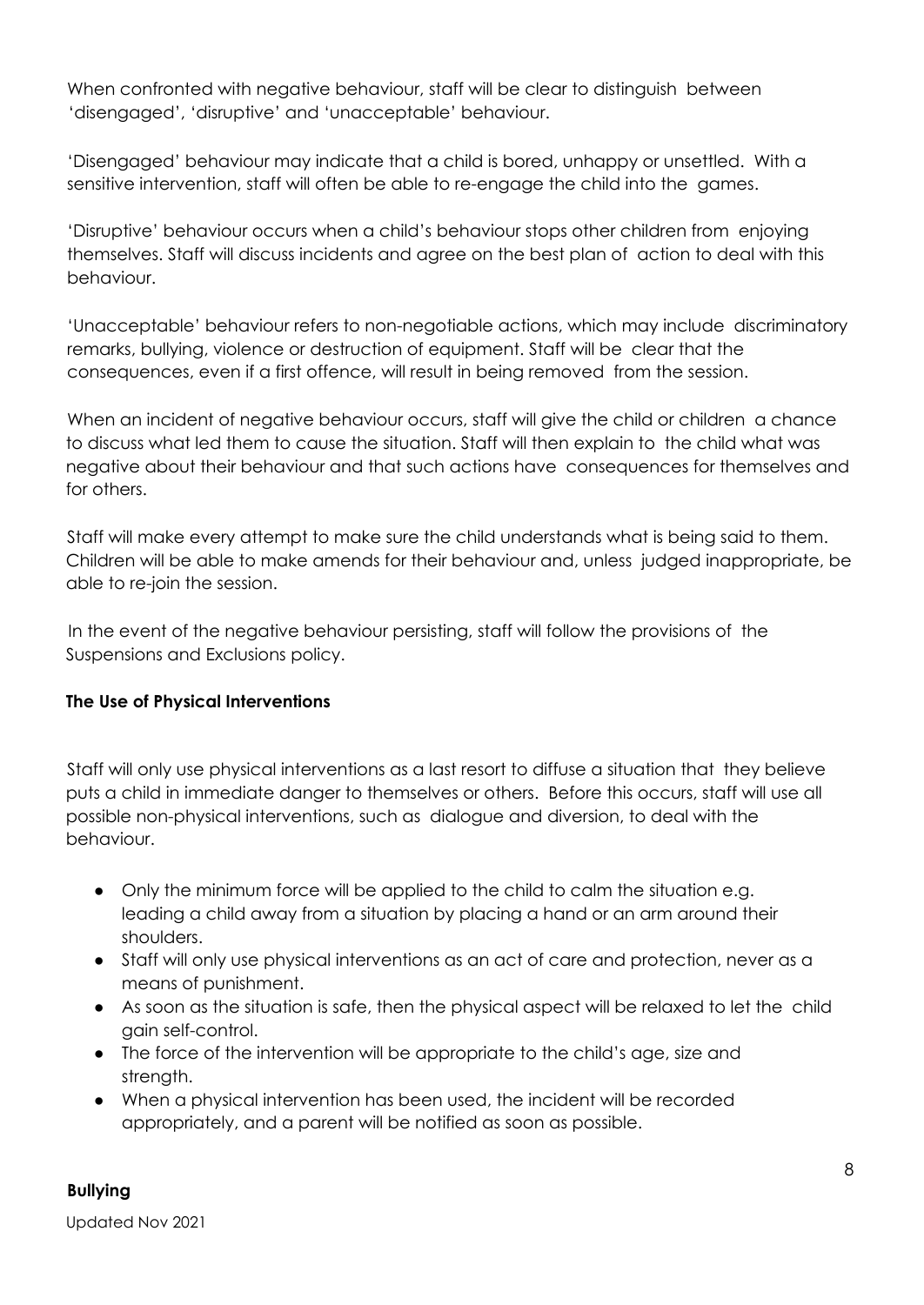Everyone involved within Primary Sports Giants will be made aware of the Bullying Policy. Bullying in any form is unacceptable, whether the offender is a child or an adult, and the victim is never responsible for being the target of bullying. Such behaviour will not be tolerated or excused under any circumstances. Primary Sports Giants defines bullying as repeated harassment of others through emotional, physical, verbal or psychological abuse.

## **Emotional**

Being deliberately unkind or excluding another child from a group or tormenting them; not letting others join in, or making fun of others etc.

## **Physical**

Pushing, scratching, spitting, hitting, kicking, biting, taking or damaging belongings, tripping up, punching, or using any other sort of violence towards another child.

# **Verbal**

Spreading rumours, making fun of, name-calling, put-downs, ridiculing, or using words to threaten or attack.

# **Psychological**

Behaviour which is likely to instil a sense of fear or anxiety into another child.

# **Dealing with bullying behaviour**

Despite all efforts to prevent it, bullying may still occur; therefore the following principles will be used:

- All bullying incidents will be addressed thoroughly and sensitively.
- Children will be encouraged to immediately report any incident of bullying that they experience or witness. They will be reassured that what they have said will be taken seriously and handled carefully.
- In most cases, the bullying behaviour can be managed by following the steps in this policy. The bully will be encouraged to discuss their behaviour and think through the consequences of their actions.
- The victim will be supported by the staff, and monitored throughout the remainder of the day.
- If bullying behaviour persists, then more serious actions will take place, as laid out in the Suspensions and Exclusions policy. Parents will be informed.
- Where bullying has caused physical harm to another child the decision to call the police may be made. The process of reporting the incident to the Designated Safeguarding Lead needs to continue to happen as would be done if there was suspected child abuse.
- A staff member will inform a parent of the children involved as soon as possible.
- All bullying incidents will be reported in the incident book

| Training Completed by:  <br><b>Primary Sports Giants</b> | Tom Humphreys | Date: 10/11/2021 | <b>Role: Founder</b> |
|----------------------------------------------------------|---------------|------------------|----------------------|
| PSG Staff 1                                              |               | Date:            | Role:                |